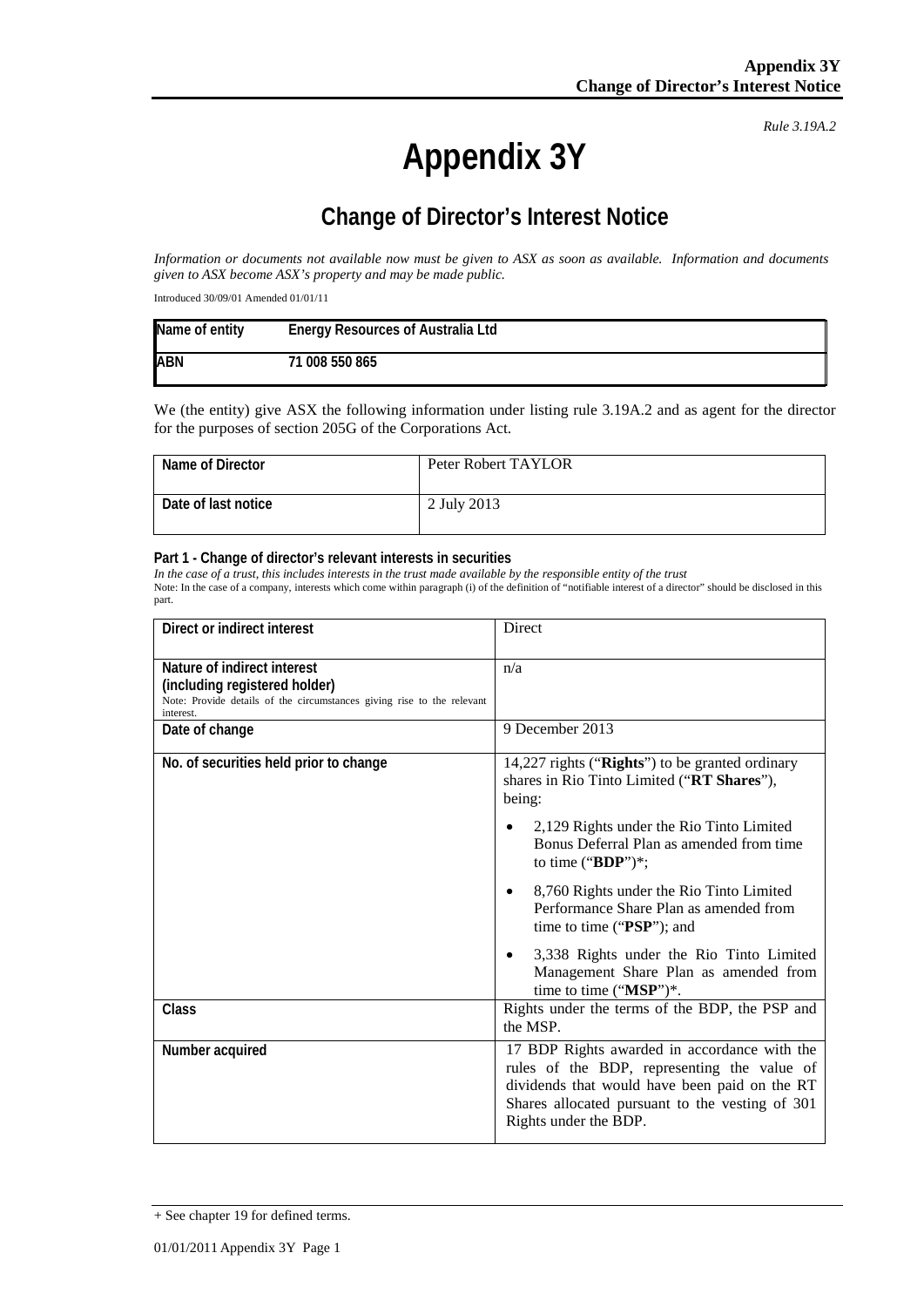| Number disposed                                                                                                                                     | 318 BDP Rights, being the aggregate number of<br>Rights which have vested, resulting in a grant of a<br>corresponding allocation of RT Shares in<br>accordance with the terms of the BDP. |
|-----------------------------------------------------------------------------------------------------------------------------------------------------|-------------------------------------------------------------------------------------------------------------------------------------------------------------------------------------------|
| Value/Consideration                                                                                                                                 | Acquisition of BDP Rights and disposal (upon                                                                                                                                              |
| Note: If consideration is non-cash, provide details and estimated valuation                                                                         | vesting) of BDP Rights at no cost, resulting in a                                                                                                                                         |
|                                                                                                                                                     | grant of a corresponding allocation of RT Shares                                                                                                                                          |
|                                                                                                                                                     | in accordance with the terms of the BDP.                                                                                                                                                  |
| No. of securities held after change                                                                                                                 | 13,926 Rights, being:                                                                                                                                                                     |
|                                                                                                                                                     | 1, 828 Rights under the BDP;<br>۰                                                                                                                                                         |
|                                                                                                                                                     | 8,760 Rights under the PSP; and                                                                                                                                                           |
|                                                                                                                                                     | 3,338 Rights under the MSP.                                                                                                                                                               |
| Nature of change                                                                                                                                    | Vesting of the Rights under the BDP.                                                                                                                                                      |
| Example: on-market trade, off-market trade, exercise of options, issue of<br>securities under dividend reinvestment plan, participation in buy-back |                                                                                                                                                                                           |

\* In accordance with the rules of the BDP and the MSP, upon vesting Mr Taylor may receive additional RT Shares in lieu of dividends that would have been paid to him in the period from grant on the base number of shares the subject of the Rights that vest.

| Direct or indirect interest                                                                                                                                             | Direct                                                                                     |
|-------------------------------------------------------------------------------------------------------------------------------------------------------------------------|--------------------------------------------------------------------------------------------|
| Nature of indirect interest<br>(including registered holder)<br>Note: Provide details of the circumstances giving rise to the relevant<br>interest.                     | n/a                                                                                        |
| Date of change                                                                                                                                                          | 9 December 2013                                                                            |
| No. of securities held prior to change                                                                                                                                  | 22,113 RT Shares                                                                           |
| Class                                                                                                                                                                   | <b>RT</b> Shares                                                                           |
| Number acquired                                                                                                                                                         | 318 RT Shares following the vesting of the<br>corresponding number of Rights under the BDP |
| Number disposed                                                                                                                                                         | nil                                                                                        |
| Value/Consideration<br>Note: If consideration is non-cash, provide details and estimated valuation                                                                      | Acquisition of RT Shares pursuant to the vesting<br>of Rights under the BDP at no cost.    |
| No. of securities held after change                                                                                                                                     | 22,431 RT Shares                                                                           |
| Nature of change<br>Example: on-market trade, off-market trade, exercise of options, issue of<br>securities under dividend reinvestment plan, participation in buy-back | Acquisition of RT Shares pursuant to the vesting<br>of Rights under the BDP.               |

| Direct or indirect interest                                                                                                                         | Indirect                                                                                                                                                                                                      |
|-----------------------------------------------------------------------------------------------------------------------------------------------------|---------------------------------------------------------------------------------------------------------------------------------------------------------------------------------------------------------------|
| Nature of indirect interest<br>(including registered holder)<br>Note: Provide details of the circumstances giving rise to the relevant<br>interest. | Interest as a beneficiary of The Taylor<br>Superannuation Fund in the holding registered in<br>the name of Mr Peter Robert Taylor & Mrs<br>Denise Elizabeth Quay <the fund<br="" super="" taylor="">A/C</the> |
| Date of change                                                                                                                                      | No change                                                                                                                                                                                                     |

<sup>+</sup> See chapter 19 for defined terms.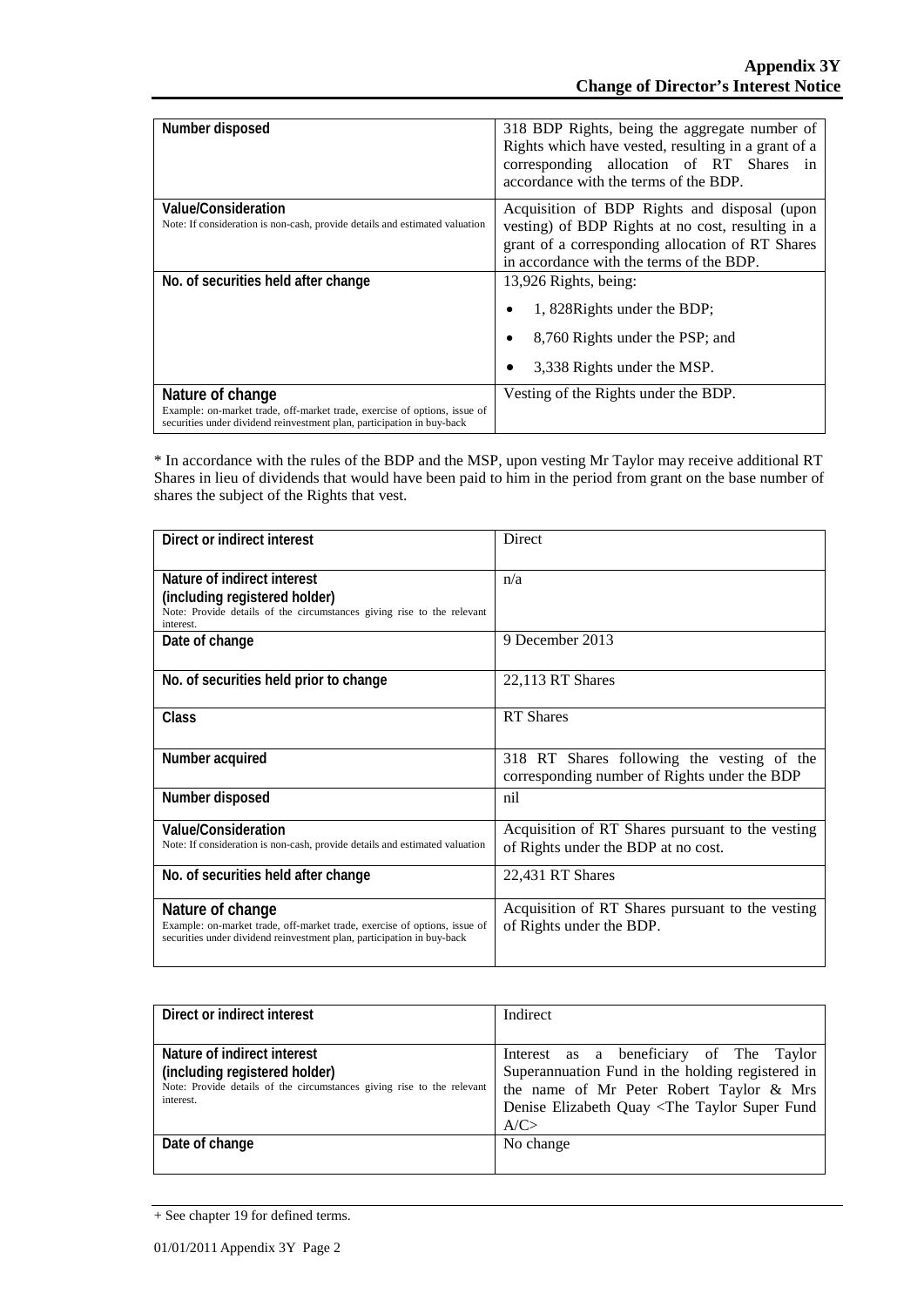| No. of securities held prior to change                                                                                                                                  | 5,690 RT Shares  |
|-------------------------------------------------------------------------------------------------------------------------------------------------------------------------|------------------|
| <b>Class</b>                                                                                                                                                            | <b>RT</b> Shares |
| Number acquired                                                                                                                                                         | n/a              |
| Number disposed                                                                                                                                                         | n/a              |
| Value/Consideration<br>Note: If consideration is non-cash, provide details and estimated valuation                                                                      | n/a              |
| No. of securities held after change                                                                                                                                     | 5,690 RT Shares  |
| Nature of change<br>Example: on-market trade, off-market trade, exercise of options, issue of<br>securities under dividend reinvestment plan, participation in buy-back | n/a              |

| Direct or indirect interest                                                                                                                                             | Indirect                                                                                                                                                                                                                                          |
|-------------------------------------------------------------------------------------------------------------------------------------------------------------------------|---------------------------------------------------------------------------------------------------------------------------------------------------------------------------------------------------------------------------------------------------|
| Nature of indirect interest<br>(including registered holder)<br>Note: Provide details of the circumstances giving rise to the relevant<br>interest.                     | Indirect interest in 25 RT Shares acquired under<br>myShare, the Rio Tinto Limited Global<br>Employee Share Plan, held by Computershare<br>Trustees on behalf of Mr Taylor, and a<br>conditional right to an additional 25 matching RT<br>Shares. |
| Date of change                                                                                                                                                          | No change                                                                                                                                                                                                                                         |
| No. of securities held prior to change                                                                                                                                  | 25 RT Shares<br>25 conditional rights to matching ordinary shares<br>("Matching RT Share Rights")                                                                                                                                                 |
| Class                                                                                                                                                                   | RT Shares and Matching RT Share Rights                                                                                                                                                                                                            |
| Number acquired                                                                                                                                                         | n/a                                                                                                                                                                                                                                               |
| Number disposed                                                                                                                                                         | n/a                                                                                                                                                                                                                                               |
| Value/Consideration<br>Note: If consideration is non-cash, provide details and estimated valuation                                                                      | n/a                                                                                                                                                                                                                                               |
| No. of securities held after change                                                                                                                                     | 25 RT Shares                                                                                                                                                                                                                                      |
|                                                                                                                                                                         | 25 Matching RT Share Rights                                                                                                                                                                                                                       |
| Nature of change<br>Example: on-market trade, off-market trade, exercise of options, issue of<br>securities under dividend reinvestment plan, participation in buy-back | n/a                                                                                                                                                                                                                                               |

| Direct or indirect interest                                            | Direct    |
|------------------------------------------------------------------------|-----------|
|                                                                        |           |
| Nature of indirect interest                                            | n/a       |
| (including registered holder)                                          |           |
| Note: Provide details of the circumstances giving rise to the relevant |           |
| interest.                                                              |           |
| Date of change                                                         | No change |
|                                                                        |           |

<sup>+</sup> See chapter 19 for defined terms.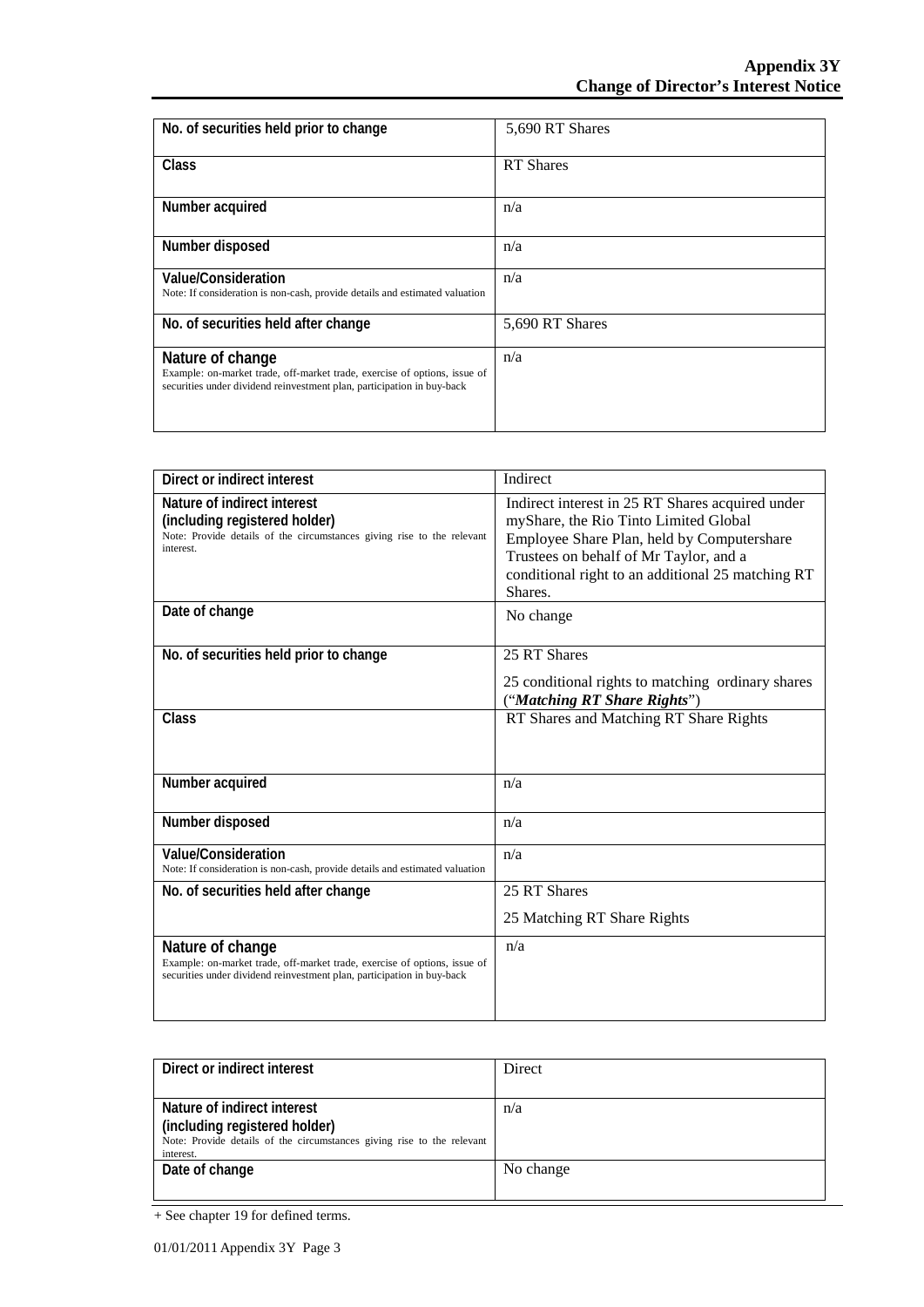| No. of securities held prior to change                                                                                                                                  | 9,790 Options to be granted RT Shares<br>("Options") under the Rio Tinto Limited Share<br>Options Plan 2004 as amended from time to time<br>("SOP") |
|-------------------------------------------------------------------------------------------------------------------------------------------------------------------------|-----------------------------------------------------------------------------------------------------------------------------------------------------|
| Class                                                                                                                                                                   | Options granted under the SOP                                                                                                                       |
| Number acquired                                                                                                                                                         | n/a                                                                                                                                                 |
| Number disposed                                                                                                                                                         | n/a                                                                                                                                                 |
| Value/Consideration<br>Note: If consideration is non-cash, provide details and estimated valuation                                                                      | n/a                                                                                                                                                 |
| No. of securities held after change                                                                                                                                     | 9,790 Options                                                                                                                                       |
| Nature of change<br>Example: on-market trade, off-market trade, exercise of options, issue of<br>securities under dividend reinvestment plan, participation in buy-back | n/a                                                                                                                                                 |

### **Part 2 – Change of director's interests in contracts**

Note: In the case of a company, interests which come within paragraph (ii) of the definition of "notifiable interest of a director" should be disclosed in this part.

| Detail of contract                                                                                                                                                          | n/a |
|-----------------------------------------------------------------------------------------------------------------------------------------------------------------------------|-----|
| Nature of interest                                                                                                                                                          | n/a |
| Name of registered holder<br>(if issued securities)                                                                                                                         | n/a |
| Date of change                                                                                                                                                              | n/a |
| No. and class of securities to which interest<br>related prior to change<br>Note: Details are only required for a contract in relation to which the<br>interest has changed | n/a |
| Interest acquired                                                                                                                                                           | n/a |
| Interest disposed                                                                                                                                                           | n/a |
| <b>Value/Consideration</b><br>Note: If consideration is non-cash, provide details and an estimated<br>valuation                                                             | n/a |
| Interest after change                                                                                                                                                       | n/a |

<sup>+</sup> See chapter 19 for defined terms.